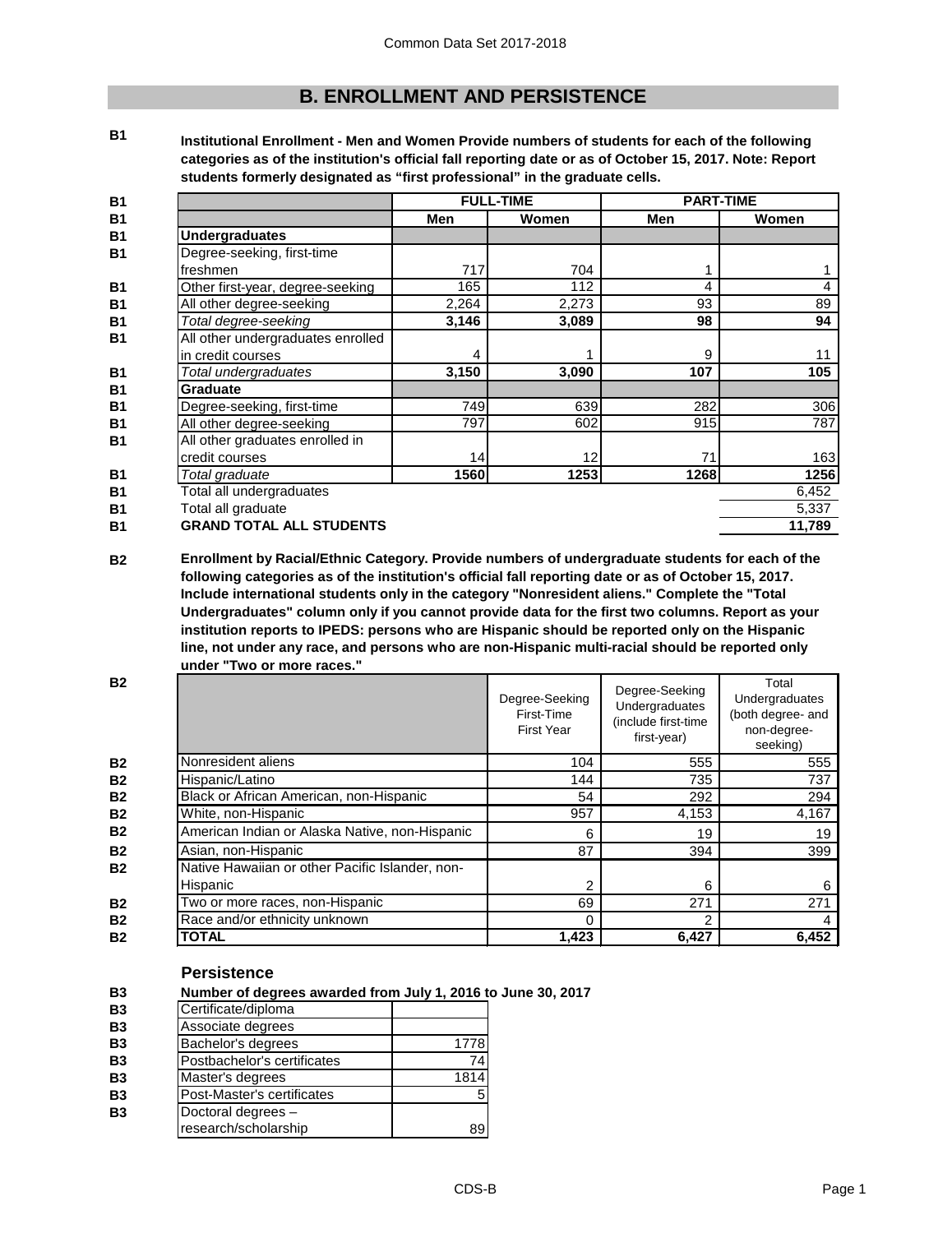| <b>B3</b> | Doctoral degrees - professional |     |
|-----------|---------------------------------|-----|
|           | <b>I</b> practice               | 236 |
| <b>B3</b> | Doctoral degrees - other        |     |

## **Graduation Rates**

The items in this section correspond to data elements collected by the IPEDS Web-based Data Collection System's Graduation Rate Survey (GRS). For complete instructions and definitions of data elements, see the IPEDS GRS Forms and Instructions for the 2017-18 Survey

### **For Bachelor's or Equivalent Institutions**

In the following section for bachelor's or equivalent programs, please disaggregate the Fall 2010 and Fall 2011 cohorts (formerly CDS B4-B11) into four groups:

- Students who received a Federal Pell Grant\*
- Recipients of a subsidized Stafford Loan who did not receive a Pell Grant
- Students who did not receive either a Pell Grant or a subsidized Stafford Loan
- Total (all students, regardless of Pell Grant or subsidized loan status)

\*Students who received both a Federal Pell Grant and a subsidized Stafford Loan should be reported in the "Recipients of a Federal Pell Grant" column.

For each graduation rate grid below, the numbers in the first three columns for Questions A-G should sum to the cohort total in the fourth column (formerly CDS B4-B11).

| <b>Fall 2011 Cohort</b> |  |
|-------------------------|--|
|-------------------------|--|

|                              |                                                                                                                                                                                                                                                                             | <b>Recipients of</b><br>a Federal Pell<br>Grant | Recipients of a<br><b>Subsidized</b><br><b>Stafford Loan</b><br>who did not<br>receive a Pell<br>Grant | <b>Students who</b><br>did not receive<br>either a Pell<br>Grant or a<br>subsidized<br><b>Stafford Loan</b> | Total (sum of 3<br>columes to the<br>left) |
|------------------------------|-----------------------------------------------------------------------------------------------------------------------------------------------------------------------------------------------------------------------------------------------------------------------------|-------------------------------------------------|--------------------------------------------------------------------------------------------------------|-------------------------------------------------------------------------------------------------------------|--------------------------------------------|
| Formerly<br><b>B4</b>        | A- Initital 2011 cohort of first-time, full-time<br>bachelor's (or equivalent) degree seeking<br>undergraduate-students                                                                                                                                                     | 206                                             | 214                                                                                                    | 962                                                                                                         | 1382                                       |
| <b>Formerly</b><br><b>B5</b> | B- Of the initial 2011 cohort, how many did not<br>persist and did not graduate for the following<br>reasons: deceased, permanently disabled, armed<br>forces, foreign aid service of the federal<br>government, or official church missions; total<br>allowable exclusions | $\Omega$                                        | 0                                                                                                      | 0                                                                                                           | 0                                          |
| <b>Formerly</b><br><b>B6</b> | C- Final 2011 cohort, after adjusting for<br>allowable exclusions                                                                                                                                                                                                           | 206                                             | 214                                                                                                    | 962                                                                                                         | 1382                                       |
| <b>Formerly</b><br><b>B7</b> | D - Of the initial 2011 cohort, how many<br>completed the program in four years or<br>less (by Aug. 31, 2015)                                                                                                                                                               | 128                                             | 145                                                                                                    | 708                                                                                                         | 981                                        |
| <b>Formerly</b><br><b>B8</b> | E - Of the initial 2011 cohort, how many<br>completed the program in more than four<br>years but in five years or less (after Aug.<br>31, 2015 and by Aug. 31, 2016)                                                                                                        | 21                                              | 16                                                                                                     | 81                                                                                                          | 118                                        |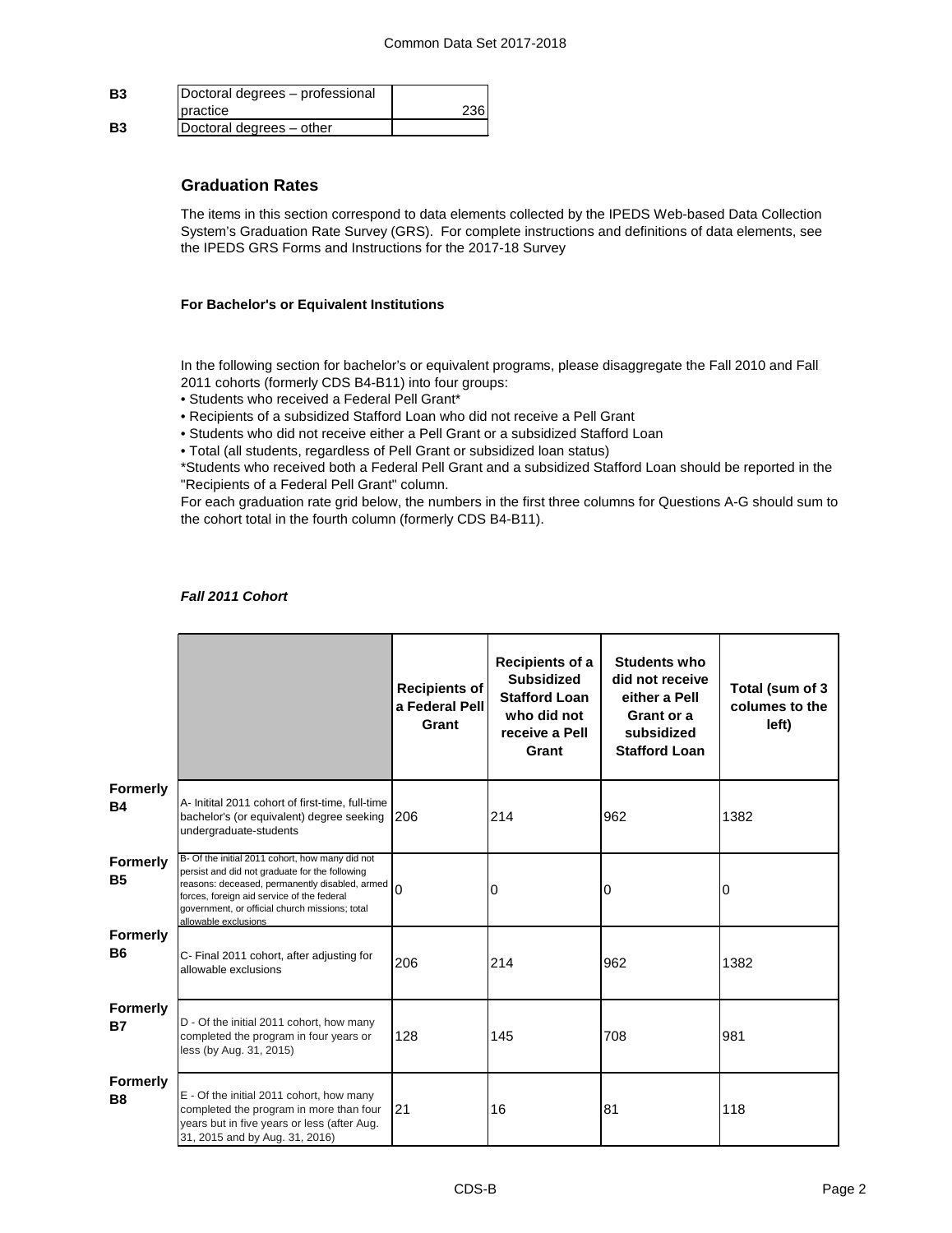| <b>Formerly</b><br><b>B</b> 9 | F - Of the initial 2011 cohort, how many<br>completed the program in more than five<br>years but in six years or less (after Aug.<br>31, 2016 and by Aug. 31, 2017) | 14  |     | 10  | 14   |
|-------------------------------|---------------------------------------------------------------------------------------------------------------------------------------------------------------------|-----|-----|-----|------|
| <b>Formerly</b><br><b>B10</b> | G - Total graduating within six years (sum<br>of lines D, E, and F)                                                                                                 | 153 | 161 | 799 | 1113 |
| <b>Formerly</b><br><b>B11</b> | H - Six-year graduation rate for 2011<br>cohort (G divided by C)                                                                                                    | 74% | 75% | 83% | 81%  |

# *Fall 2010 Cohort*

|                                   |                                                                                                                                                                                                                                                                             | Recipients of<br>a Federal Pell<br>Grant | <b>Recipients of a</b><br><b>Subsidized</b><br><b>Stafford Loan</b><br>who did not<br>receive a Pell<br>Grant | <b>Students who</b><br>did not receive<br>either a Pell<br>Grant or a<br>subsidized<br><b>Stafford Loan</b> | Total (sum of 3<br>columes to the<br>left) |
|-----------------------------------|-----------------------------------------------------------------------------------------------------------------------------------------------------------------------------------------------------------------------------------------------------------------------------|------------------------------------------|---------------------------------------------------------------------------------------------------------------|-------------------------------------------------------------------------------------------------------------|--------------------------------------------|
| <b>Formerly</b><br><b>B4</b>      | A- Initital 2010 cohort of first-time, full-time<br>bachelor's (or equivalent) degree seeking<br>undergraduate-students                                                                                                                                                     | 224                                      | 252                                                                                                           | 1000                                                                                                        | 1476                                       |
| Formerly<br><b>B5</b>             | B- Of the initial 2010 cohort, how many did not<br>persist and did not graduate for the following<br>reasons: deceased, permanently disabled, armed<br>forces, foreign aid service of the federal<br>government, or official church missions; total<br>allowable exclusions | $\bf{0}$                                 | $\pmb{0}$                                                                                                     | $\bf{0}$                                                                                                    | $\boldsymbol{0}$                           |
| <b>Formerly</b><br><b>B6</b>      | C- Final 2010 cohort, after adjusting for<br>allowable exclusions                                                                                                                                                                                                           | 224                                      | 252                                                                                                           | 1000                                                                                                        | 1476                                       |
| <b>Formerly</b><br><b>B7</b>      | D - Of the initial 2010 cohort, how many<br>completed the program in four years or<br>less (by Aug. 31, 2014)                                                                                                                                                               | 148                                      | 173                                                                                                           | 687                                                                                                         | 1008                                       |
| <b>Formerly</b><br>B <sub>8</sub> | E - Of the initial 2010 cohort, how many<br>completed the program in more than four<br>years but in five years or less (after Aug.<br>31, 2014 and by Aug. 31, 2015)                                                                                                        | 24                                       | 23                                                                                                            | 93                                                                                                          | 140                                        |
| <b>Formerly</b><br><b>B9</b>      | F - Of the initial 2010 cohort, how many<br>completed the program in more than five<br>years but in six years or less (after Aug.<br>31, 2015 and by Aug. 31, 2016)                                                                                                         | 0                                        | $\mathbf{2}$                                                                                                  | 13                                                                                                          | 15                                         |
| <b>Formerly</b><br><b>B10</b>     | G - Total graduating within six years (sum<br>of lines D, E, and F)                                                                                                                                                                                                         | 172                                      | 198                                                                                                           | 793                                                                                                         | 1163                                       |
| Formerly<br><b>B11</b>            | H - Six-year graduation rate for 2010<br>cohort (G divided by C)                                                                                                                                                                                                            | 77%                                      | 79%                                                                                                           | 79%                                                                                                         | 79%                                        |